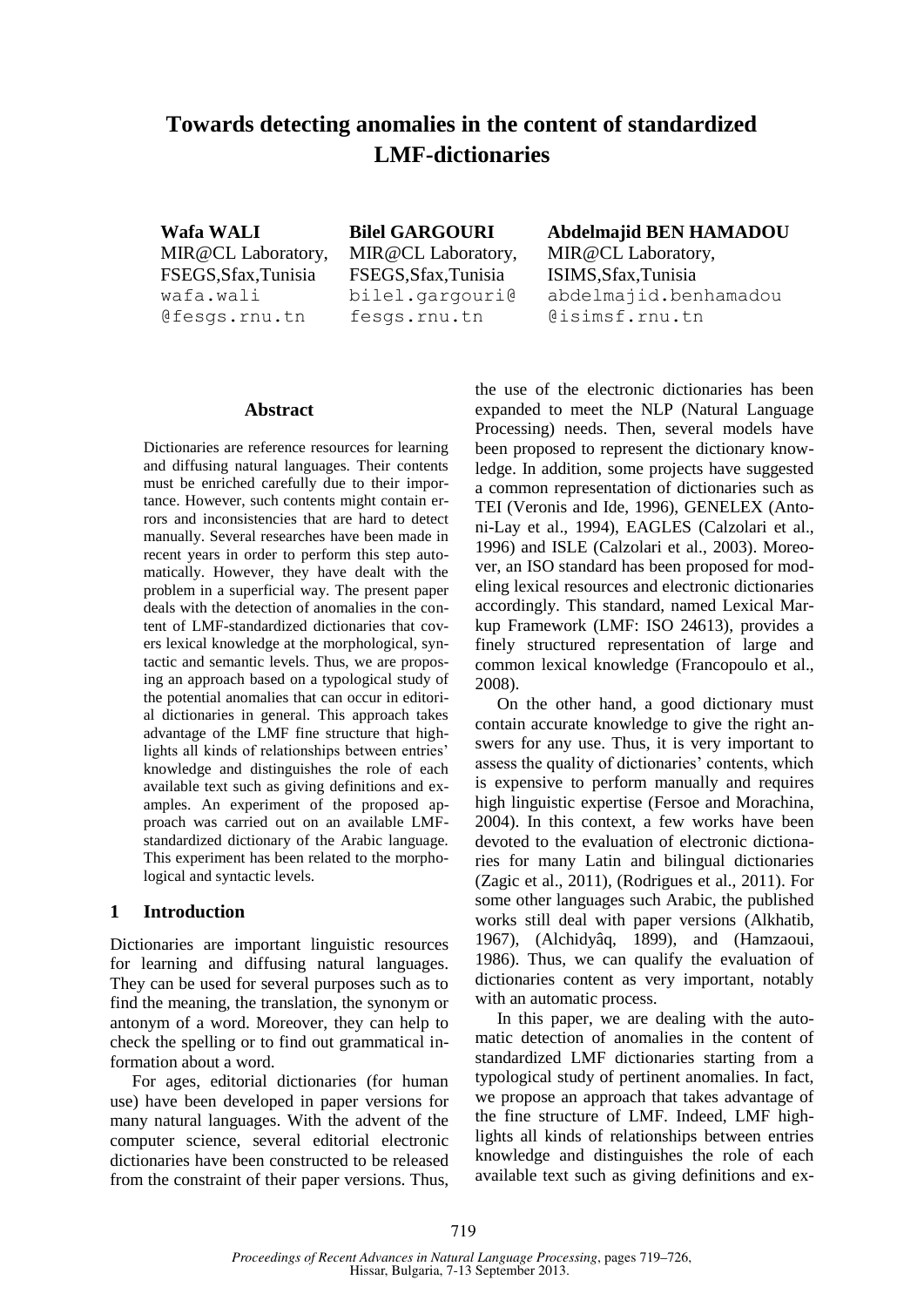amples. In order to experiment the proposed approach, we applied it on an available standardized dictionary for the Arabic language (Khamekhem et al., 2012). This experiment is related to the morphological and syntactic levels.

We are going to start with presenting some works related to the evaluation of dictionaries' contents. Then, we are reporting a typological study on the pertinent anomalies in the standardized dictionaries. Thereafter, we are describing the proposed approach. Finally, we are detailing the experiment that we carried out and we are giving the obtained results.

### **2 Related works**

In this section, we have presented the most rele- -vant works related to the evaluation of dictionaries. Some works are proposed to evaluate content of monolingual and bilingual dictionaries in paper versions. For monolingual dictionaries, most of the works focused on problems such as false derivation, incoherence of definition and incoherence between the example and the definition. These works deal with paper versions of dictionaries and are relatively old such as (A. Alkhatib, 1967), (A.F.alchidyâq, 1899), (I.Ben Mrad, 1987) and (M.Hamzaoui, 1986) that are dedicated for the Arabic dictionaries. Other works (M.Asfour, 2003), (M.Khoury, 1996), (A.Kasimi, 1998) dealt with the evaluation of bilingual dictionaries. They specially deal with translation problems.

Moreover, a few efforts are made to detect anomalies for electronic dictionaries as (Zagic et al., 2011) and (Rodrigues et al., 2011). The authors elaborated methods for detecting and correcting OCR problems in Urdu- English digital dictionaries using Dictionary Language Modeling (DML). However, these dictionaries are poorly structured resulting in the digitalization of paper versions. Furthermore, this situation generates a handicap for the evaluation of electronic dictionaries that require fine structure of the dictionary entries.

Finally, we believe that the lack of works on automatic detection of anomalies in the contents of dictionaries can be explained by the complexity of this task.

### **3 Study of anomalies in LMF standardized dictionaries**

Based on subtle, powerful, universal LMF metamodel and applied to all natural languages, the present study was carried out on LMF standardized models of dictionaries for three languages used in the world (English, French and Arabic).

The dictionaries that we will evaluate, resulting from the conversion a paper dictionary in electronic version or went through a strict acquisition system. In this section, we will aim to give an overview of the standard LMF and to identify and classify pertinent anomalies in such dictionaries. We focused mainly on the morphological, syntactic and semantic linguistic levels.

### **3.1 Lexical Markup Framework-ISO 24613**

The Lexical Markup Framework (LMF) (Francopoulo et al., 2008) provides a generic metamodel that can be applied for most natural Languages. It is composed of a core and several optional extensions as indicated in Figure 1 given below. The core and the extensions contain several classes detailing all lexical knowledge and the relationships between them. We can select the extensions and/or the classes with respect to a specific need to construct a dictionary. The selected model will be decorated by data categories from the DCR (Data Categories Registry) standardized with respect to the ISO 12620 standard.



Figure 1: The LMF core and its extensions

# **3.2 Morphological anomalies**

In the morphological model, each lexical entry has one lemma, many word forms that represent their inflected forms and morphological features (grammatical number, grammatical gender, person…) and many ordered stems. Indeed, each root or derived form in separate lexical entry are connected them by the class RelatedForm which has a Data Category (DC) type. This DC allows us to specify the type of relationship between the lexical entries whether it has a stem or a root. Thus, two kinds of anomalies can occur. The first one has something to do with false values of properties as shown in Figure 2.

Normally, the inflected form Muslims "مُسْلِمُون" is the plural of word Muslim "مُسْلِّمٌ" as described in figure2. But it can find the anomaly mentioned in figure 3 such as the value of the attribute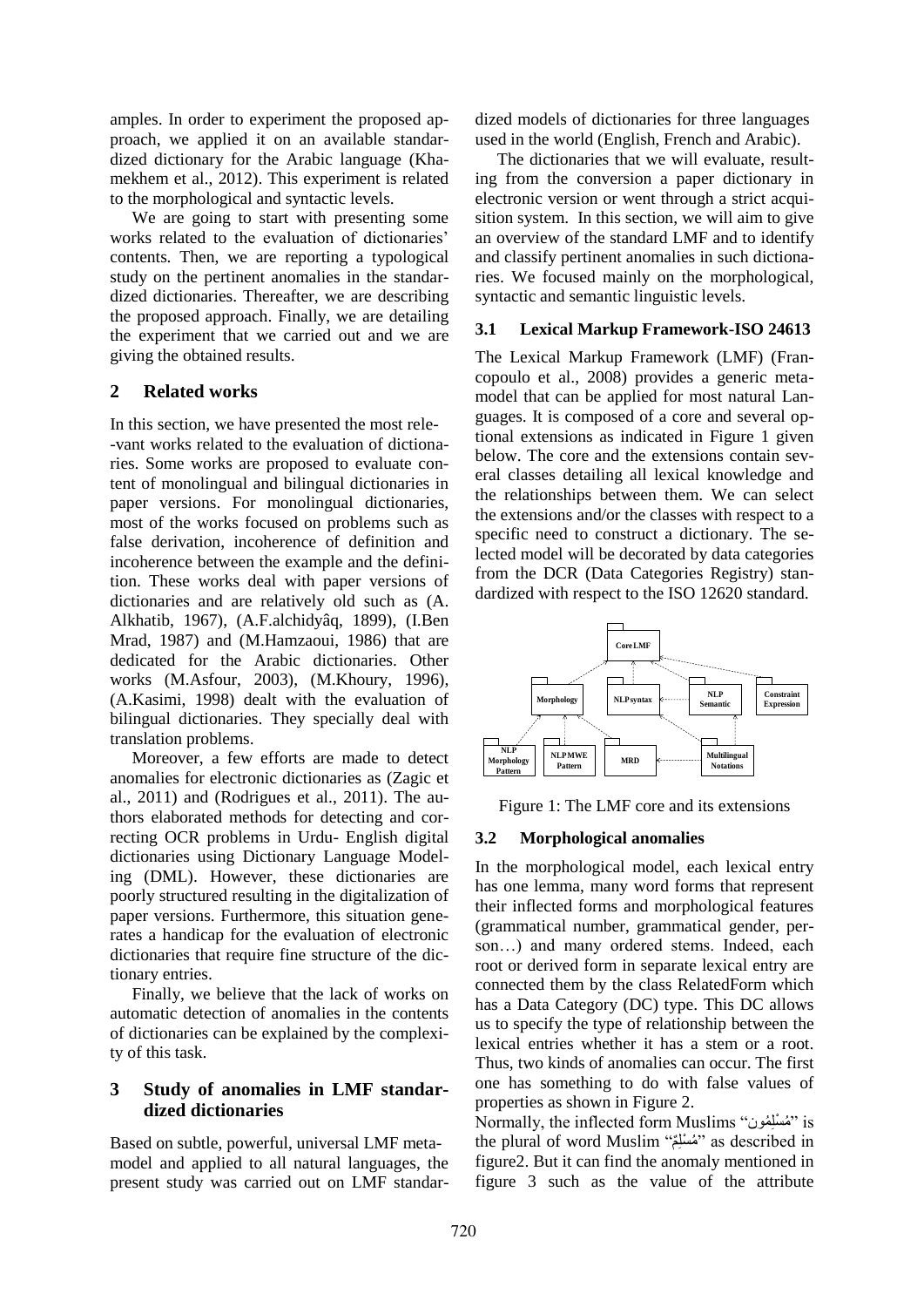"grammatical number" of the inflected form is singular.



Figure 3: Illustration of the anomalies in proprieties values

The second anomaly is related to false morphologic links like incoherence between stem and lemma or incoherence between root and lemma. The Arabic word" مَكْتَبٌ - bureau" has a root "مَثَبَ - write" like the one presented in figure 4. Although, it can induce an anomaly as shown in figure 5 such as the root of the word" - مَكْتَبٌ bureau" is "بت" - inhibit".

|                 | Derived word | Morphologiclink | <b>ROOT</b> |  |
|-----------------|--------------|-----------------|-------------|--|
| Write<br>Bureau |              | Has a Root      |             |  |

Figure 4: Example of derivation " **بٌ مَ ْ ممَ** -bureau"



#### **3.3 Syntactic anomalies**

The syntactic model presents the syntax of sentences through sub-categorization frames. Then, it specifies the possible frames of a LexicalEntry (LE) and for each frame it specifies the various senses of the LE. The main class of syntactic model is SubcategorizationFrames that is a syntactic behavior of LE. This class is composed of a set of Syntactic Arguments and a LexemeProperty that include the characteristics of the central node of this frame.

In this syntactic model, we can find two types of anomalies like the incoherence between syntactic behavior and example. Indeed, the example" أَخَذَ الْوَلَٰذُ الْكِتَابَ (the boy takes the book- given in figure 6 has a syntactic behavior "verb subject object (VSO)". However, it can cause an error as indicated in figure 7 and present the syntactic behavior of the example like "subject verb (SV)".

| Example                |  | the boy takes the book أَخَذَ الْوَلَدُ الْكِتَّابَ |
|------------------------|--|-----------------------------------------------------|
| Syntactic behavior O S |  |                                                     |



Figure 7: Illustration of the anomaly "incoherence between example and syntactic behavior"

The second anomaly related to the syntactic level is the incoherence between example and information in the LexemeProprety class. The example presented in figure 8 "-أَخَذَ الْوَلَدُ الْكِتَابَ " example presented in figure boy takes the book" is in the active voice. But, it can have an anomaly as it was mentioned in figure 9 such as the voice of example is passive voice.



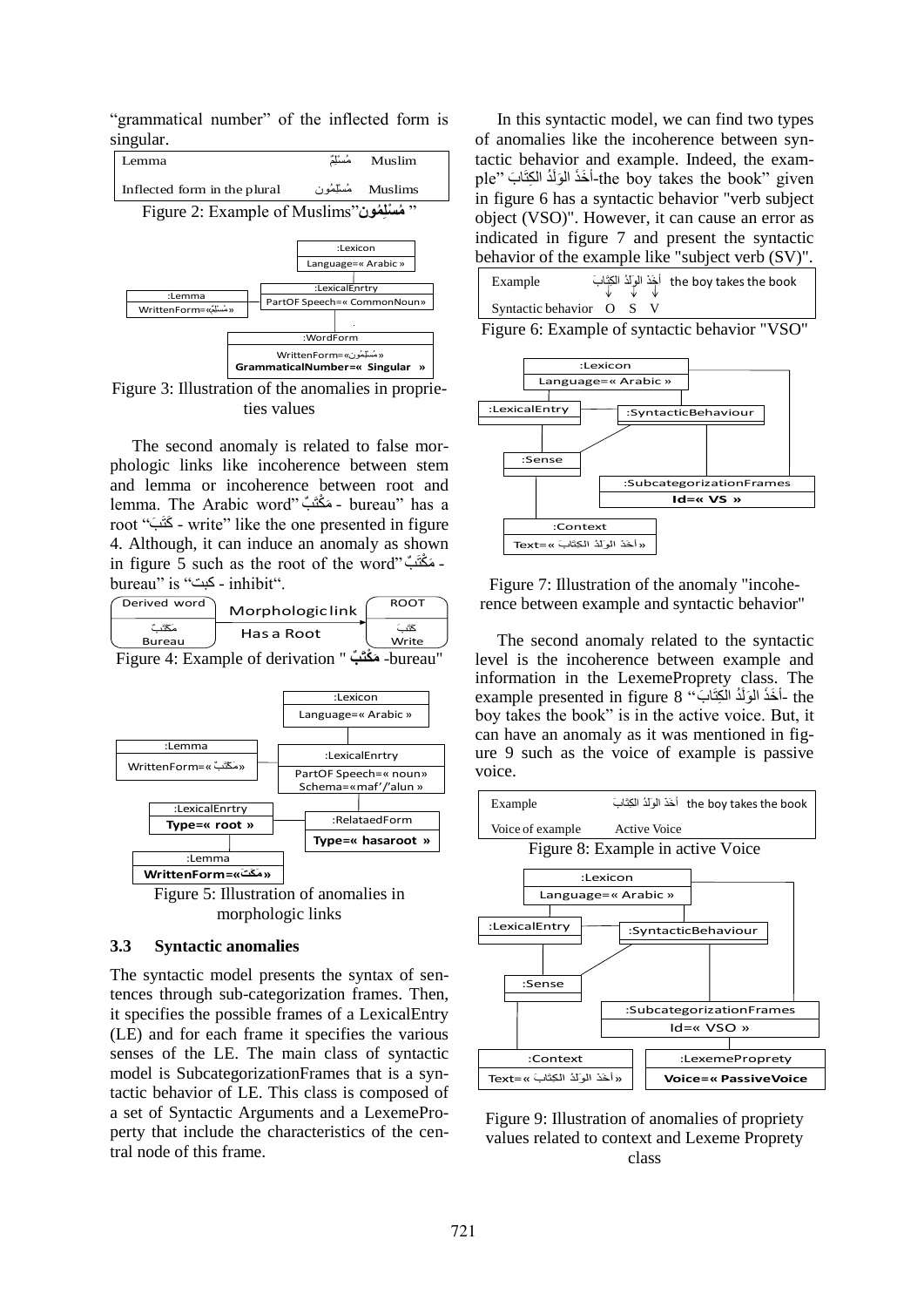#### **3.4 Semantic anomalies**

The senses of word may be general or specific to one field and may belong to a semantic class. In addition, The SenseRelation allows us to connect the senses belonging to different lexical entries with several types of relationships such as the synonym, the antonym. The SenseExample represents an instance of a given sense. Subject-Field and Context are two classes from MRD extension. The first class is used when the meaning is specific to a particular area and the second one represents an example of using a LE in the frame of a given sense. Furthermore, the standard has represented the overlap between syntax and the semantics in the semantic extension.

For this model, we might find the following anomalies: incoherence sense (in Definition class), incoherence domain (in SubjectFieled class), redundancy of examples and senses, incoherence between example (in Context class) and sense, lack of explanation like definitions based on references (null pointer, synonymy or antonym), false semantic relations and incoherence between example and semantic class. Figure 10 shows semantic relations between three lexical entries. The sense 1 of word 1 is a synonym with the sense 3 of word 2 and the sense 2 of word 3 is a synonym with the sense 3 of word 2. Therefore, transitively speaking, the sense 2 of word 3 and the sense 1 of word 1 are synonyms. Nevertheless, in figure 11 presents the two senses (sense 2of word 3 and sense 1 of word 1) described previously as antonyms.



Figure 10: Example of synonymous relationships



Figure 11: Illustration of semantic relations anomaly

The figure12 schematized below, presents an attribute value of semantic class" human" for the subject "the boy "المَوَلَّذُ". But, it can cause an anomaly as shown in figure13 and presented the semantic class of subject like inanimate concrete.



Figure 13: Illustration of anomalies attribute values for a semantic class

### **4 Overview of the approach**

In this section, we give an overview of the approach that we propose for detecting anomalies in the content of LMF-standardized dictionaries. This approach consists mainly of three stages as shown in Figure 14. Firstly, we check the structure of dictionaries according to the DTD of LMF. Secondly, we proceed to verify the validity of the properties inside classes and finally we deal with coherence of properties that have connections outside classes. In the following figure, we detail the three stages of the proposed approach.



Figure 14: The approach overview for detecting anomalies in LMF-standardized dictionaries

#### **4.1 Check of the structure**

In this initial stage, we intend to check the structure of the dictionary dealt with. In the case of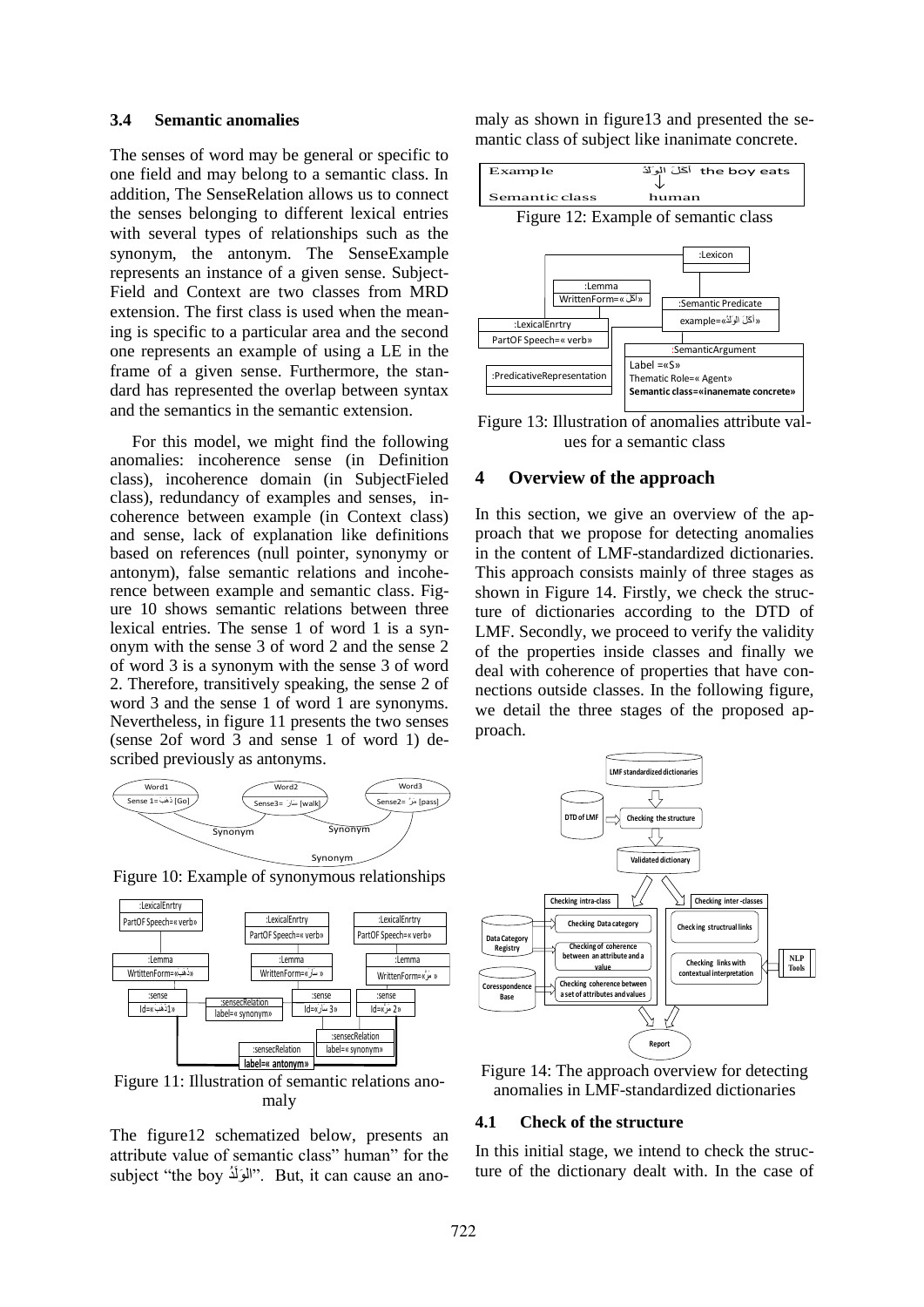encoding with XML (eXtensible Markup Language), this step is simple to perform. It consists of verifying the dictionary structure with respect to the DTD (Data Type Description) of the standard LMF. In the case of a relational encoding of the dictionary database, an appropriate reference schema should be used.

### **4.2 Check intra-class**

The second stage consists in verifying the properties (Attributes and values) inside each class by checking at the beginning the used Data Category (DC) with respect to the Data Category Register (DCR). Then, we check the coherence between the used attributes and the associated values. Each selected attribute from the DCR has its appropriate values which are also specified in the DCR. Finally, we check the coherence between two DC, using a set of correspondence rules according to language specificities.

### **4.3 Check inter-classes**

The purpose of this final stage is to verify the coherence between properties (attributes and values) situated in different classes. To achieve this, we inspect all existing links between the classes of the LMF-standardized dictionaries. For instance, in the morphological extension, we can have false structural links like LE1, which has a root LE2 and has a stem LE3, LE2 has a stem LE3. Also, in the semantic extension, we might have structural links anomaly such as LE1 is synonym with LE2, LE2 is synonym with LE3 and LE3 is antonym with LE1. Afterwards, for each extension of LMF-standardized dictionary, we verify the links with contextual interpretation by applying various NLP tools. For example, the verification of coherence between example and syntactic behavior requires primarily the use of a parser to obtain the syntactic tree of the example and then verify this structure with syntactic behavior described in the Syntactic Behavior class.

# **5 Case study: detection of morphological and syntactic anomalies in LMFstandardized Arabic dictionary**

The proposed approach was applied to a case study and the experiment was carried out on the Arabic language. This choice is explained both by the great deficiency of work in evaluating electronic Arabic dictionaries and the availability within the research team of an LMF standardized

Arabic dictionary containing about 37.000 entries.

To automatically perform the stages of the proposed approach, we developed a system using Java and NetBeans IDE7.2 environment (see Figure 16).

### **5.1 Fundamentals of the Arabic morphology**

Arabic is a derivational and a flexional language. The base of the derivation process is a root composed of three out of four letters. Then, the obtained lemma can be a stem for another lemma. Each one is characterized by a schema that consists of presenting the model of its derivation. The base of the schema is composed of the three letters f [ف], E [ع], 1 [ن]. The schemas are classified according to the Parts Of Speech (POS).

Moreover, in the Arabic standard, the words contain vowels associated with their letters. The vowels are used to distinguish words that are composed of the same sequence of consonants but they are semantically different such as "kabar" ِ عَبَرَ] (kabur" [كَبُرَ] and "kabir" [إِكْبَرَ] [16]. Moreover, these vowels must be coherent to the indicated schema and can have an influence on the flexion process.

These characteristics are, among others, considered in the LMF normalized model of the used dictionary.

### **5.1.1 Steps of the morphological detecting process**

The proposed process is composed of the following four steps: (i) the verification of vowels, (ii) the verification of the coherence between POS and schemas, (iii) verification of the coherence between the stems and the lemmas (iv) the verification of the coherence between the roots, the schemas and the lemmas. The two first steps belong to the stage of validity intra-classes whereas the third and the fourth steps belong to the stage of inter-classes coherence. Figure 15 given below synthesizes the morphological detection process.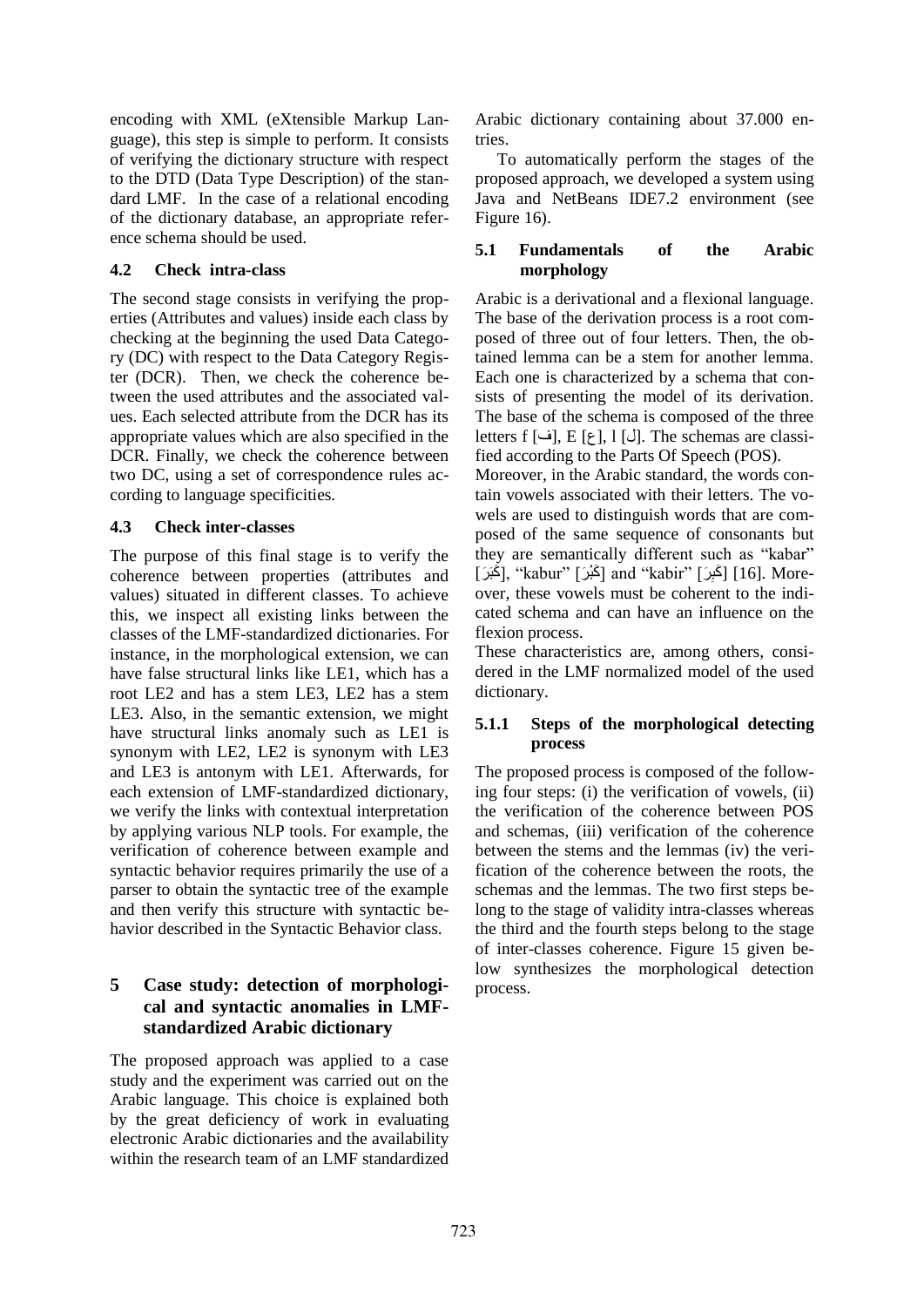

Figure 15: Morphological evaluation process

**Verification of vowels:** The aim of this step is to verify the used vowels of all the lemmas in the dictionary. In this step, we detect an anomaly if there are two lemmas like LE, that are using the same sequence of letters and one of them or both have no vowels.

**Verification of the POS-schema coherence:** The second step is to verify the coherence between POS and schema. To check this coherence, we need a lexicon of correspondence between Arabic schemas and its POS. At this phase, we used a lexicon which is enriched manually by an expert.

**Verification of the stem- lemma coherence:** This step consists of checking the coherence between stems and lemmas. According the standard LMF-ISO 24613, the stem is a sequence of morphs that is smaller than or equal to the form of a single lexeme and that may be affected by an inflectional, agglutinative, compositional or derivative process.

Moreover, the link between a lemma and its stem is presented through the RelatedForm class of the morphological extension. The stem does not need to be identical to the root of the word. In this stage, we used the "khoja Arabic stemmer" (S.Khoja, 2001) developed in Java. It removes the longest suffix and prefix. It then matches the remaining word with verbal and noun patterns to extract the stem.

**Verification of the root-schema-lemma coherence:** The last step consists of verifying the coherence between the root, the schema and the lemma that are based on the available information in the LexicalEntry (schema), Lemma (lemma) and RelatedForm (root) classes. For checking this coherence, we need a morphological parser. In our work, we used the MORPH parser (Chaabane et al., 2010).

#### **5.1.2 The obtained results**

Figure 16 illustrates the detection process and gives the obtained results at the end of this process. The percentage of incoherent entries can be due either to an inconsistency or absence of entry in the data base of the systems used (MORPH, khoja Arabic stemmer). As shown in this Figure:

• The verifying of vowels: 96% of the entries contain vowels and 4% of them are without vowels.

• The coherence between schema and POS: the rate of coherent entries is 69% and the rate of incoherent entries (incorrect entries + unrecognized entries) is 31%.

 The coherence between stem and lemma: the rate of coherent entries is 75% and the rate of incoherent entries (incorrect entries + unrecognized entries) is 25%. This is explained by the absence, until now, of links between lemmas and their stems in the available dictionary.

 The coherence between root, schema and lemma: the rate of coherent entries is 57, 14% and the rate of incoherent entries (incorrect entries + unrecognized entries) is 42, 85%.



Figure 16: System outputs

#### **5.2 The bases of the Arabic syntax**

Parsing Arabic sentences is a difficult task due to the following reasons (Othman et al., 2003): first, the Arabic sentences are long and complex. Second, the Arabic sentence is syntactically ambiguous and complicated due to the frequent usage of grammatical relations, the order of words and phrases, conjunctions, etc. For the last two decades, concentration of the Arabic lan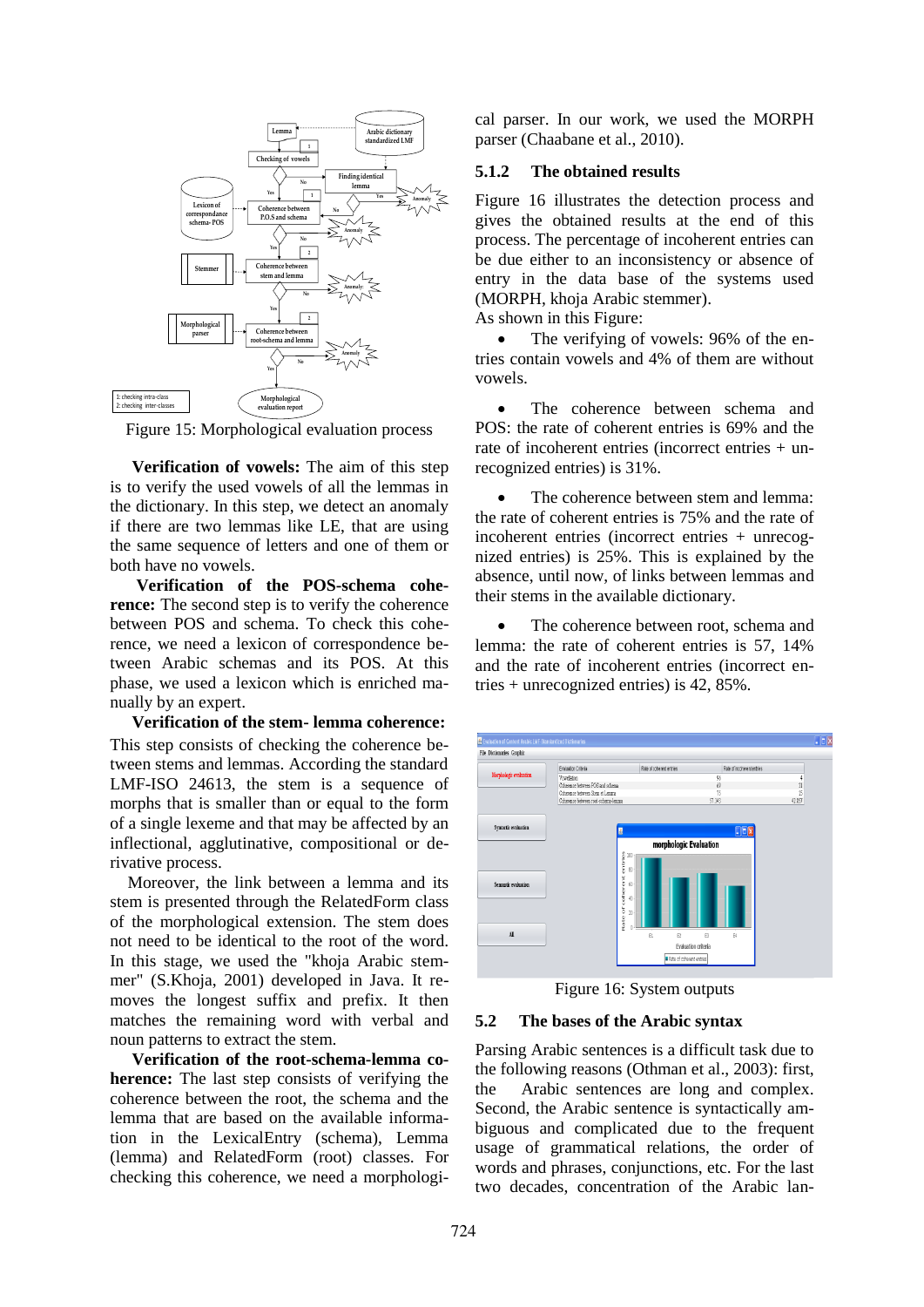guage processing has focused on morphological analysis. In contrast, there were fewer works related to on syntactic analysis of Arabic.

To detect the anomalies of the syntactic level, we use the platform  $NOOJ<sup>1</sup>$ .

NOOJ is a linguistic environment of development that can analyze a large corpus in real time. It includes tools to build, test and maintain formalized descriptions of natural languages (in the form of electronic dictionary or grammar) (M.Salbeztein, 2005).

NOOJ can build lemmatized concordances for a large text using finite state grammar, and can also perform transformations on texts hidden in order to annotate or produce paraphrases. The lexical module of NOOJ used in the detection of syntactic anomalies, is based on syntactic grammar.

This grammar is represented in the form a finite-state nodes. It represents sequences of grammatical categories corresponding to the production of a sentence. Although these grammatical categories are predefined by NOOJ (e.g. <V> verb, <S> subject, <PREP> preposition, <PRON> pronoun, <LOC> noun of place, etc.)

#### **5.2.1 Steps of the syntactic detecting process**

The proposed detection process is based primarily on the study of an example in order to compare the structure of the example with the syntactic behavior described in the Arabic standardized LMF dictionary and verifies the coherence between the voice of the example (passive voice or active voice) and the information presented in the Lexeme Proprety class.

Figure 17 given below synthesizes the syntactic detection process.



Figure 17: Syntactic evaluation process

**Study of the example**: in the platform NOOJ, we create a grammar corresponding to the exam-

ples presented in the Arabic standardized LMF dictionary so generate the concordance for verify the coherence with syntactic behavior and the information of the Lexeme Proprety class. This grammar is formed by seven nodes, besides to the two nodes: start and end. The nodes that are used: <V> verb, <N> noun, <PRON> pronoun, <PREP> preposition, <PREF> prefix, <ADJ> adjective, <LOC> noun of place.

**Verification of syntactic behavior and Lexeme Proprety:** in this step, we check the coherence between the syntactic behavior presented in the Arabic standardized LMF dictionary and the syntactic behavior described in the concordance table.

Also, NOOI annotates for each verb the voice which is appropriate. This information is compared to information in *lexeme Proprety* class in the Arabic standardized LMF dictionary.

#### **6 Conclusion**

In this paper, we proposed an approach based on a typological study of the potential anomalies that can occur in LMF standardized dictionaries. The originality of this approach lies in the use of a unique, finely-structured source, rich in lexical and conceptual knowledge at the morphological, syntactic and semantic levels. Our method consists of three stages. It starts with verifying the structure of LMF dictionaries with respect to the DTD of LMF. Then, it performs the verification of properties in each class. Finally, it verifies the inter-classes links. In addition to, the experiment of the proposed approach carried out on an available LMF-standardized dictionary of Arabic language.

This experiment is related to the morphological and syntactic levels. For future works, we aim to deal with the automatic detection of semantic anomalies. In addition to that, we plan to extend the experiment to cover other languages.

#### **References**

- Akhatib A. 1967. "*Arabic dictionary between the past and the present*". Nachiroun library, Liban
- Alchidyâq A. F.1899،*The spy on the dictionary*". Sâdir library, Beirut
- Antoni-lay MH. Francopoulo G. and Zayssern L. 1994. *A generic model for reusable lexicons: The genelex project*, Literary and Linguistic Computing, 1994.

**The download free and the user manual of a linguistic** platform NOOJ are available at: http://www.nooj4nlp.net